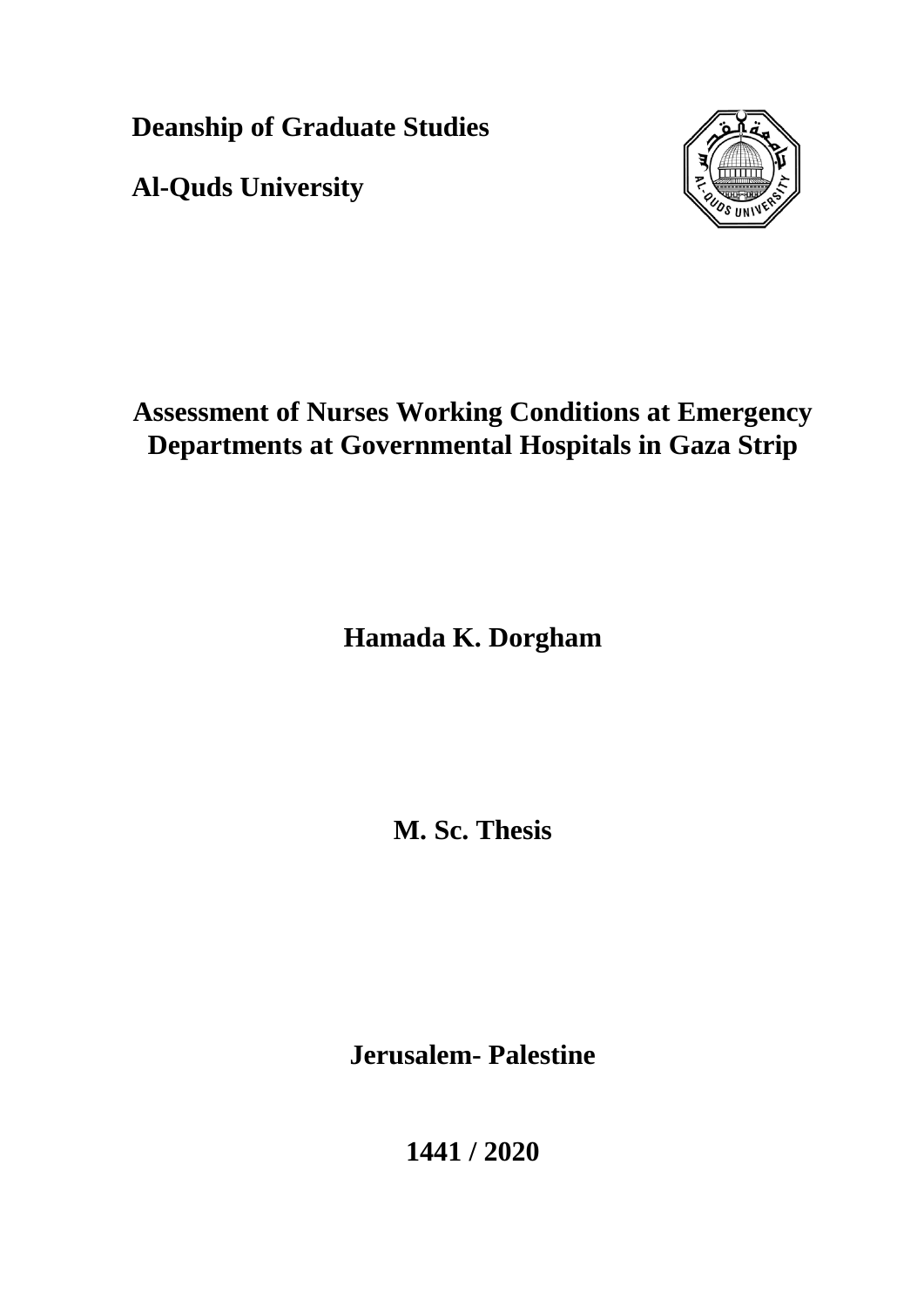# **Assessment of Nurses Working Conditions at Emergency Departments at Governmental Hospitals in Gaza Strip**

Prepared by **Hamada K. Dorgham**

B. Sc. in Nursing- Palestine College of Nursing

Supervised: Dr. Motasem S. Salah

A Thesis Submitted in Partial Fulfillment of Requirements for the Degree of Master of Nursing Management /Faculty of Health Professions/Al-Quds University

**1441/2020**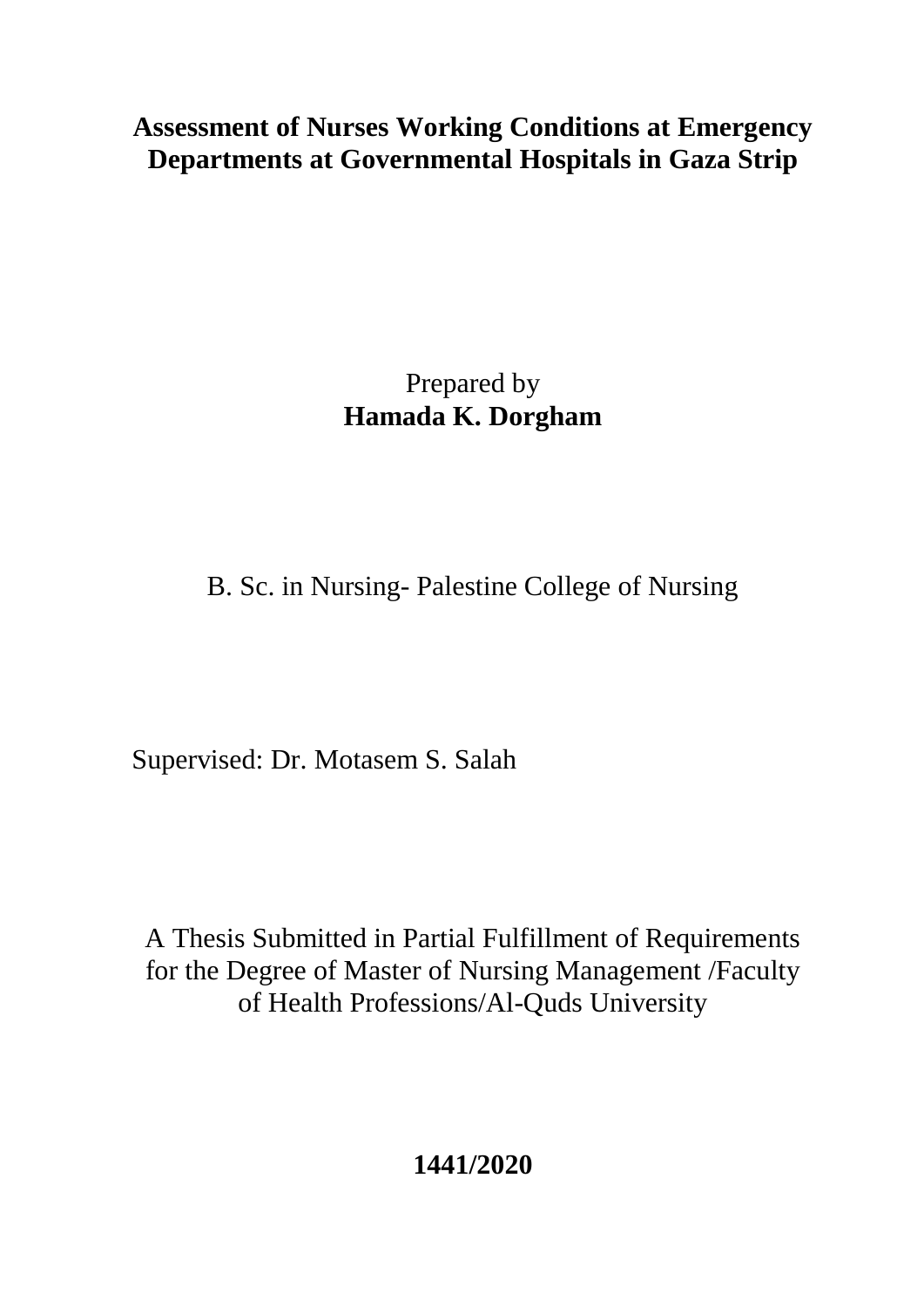### **Al Quds University Deanship of Graduate studies Nursing Management Program / Nursing Department**



#### **Thesis Approval**

## Assessment of Nurses Working Conditions at Emergency Departments at Governmental Hospitals in Gaza Strip

Prepared By: Hamada K. M. Dorgham Registration No: 21710729

Supervisor: Dr. Motasem Salah

Master thesis submitted and accepted, Date: / / The names and signatures of the examining committee members are as follows:

1- Head of Committee: Dr. Motasem Salah 2- Internal Examiner: Dr. Yousef Awad 3- External Examiner: Dr. Aymen Elsous

| Signature:                          |  |
|-------------------------------------|--|
| Signature: $\overline{\phantom{a}}$ |  |
| Signature: $A \times A$             |  |

Jerusalem - Palestine

1441/2020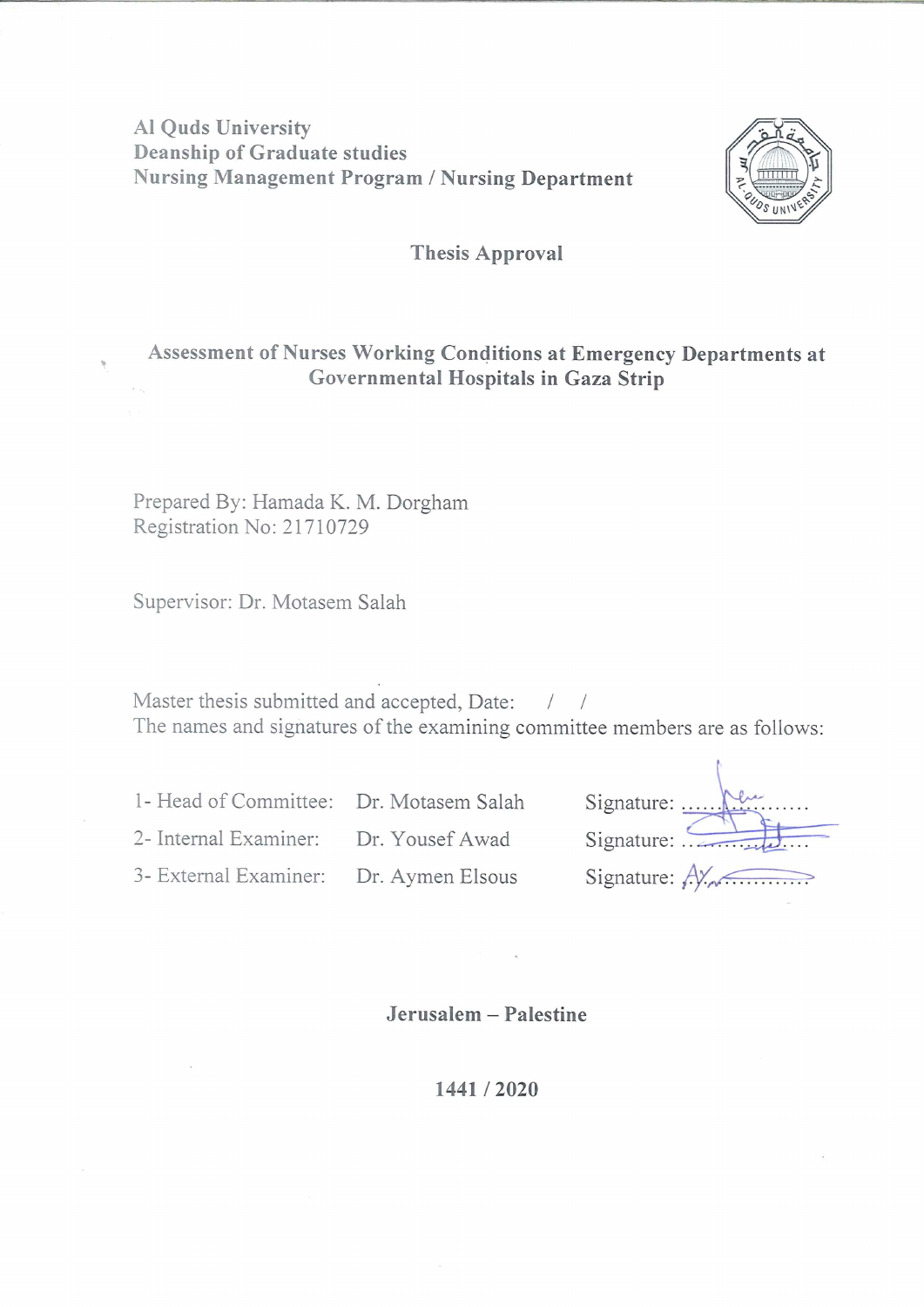### <span id="page-3-0"></span>**Dedication**

### **This thesis is dedicated to:**

My homeland Palestine, the warmest womb,

The great martyrs and prisoners, the symbol of sacrifice,

Al-Quds University; my second magnificent home,

My beloved father and my beloved mother, who have made every effort to support and motivate me, my beloved sisters and my beloved brother whom I can't force myself to stop loving. To all my family, the symbol of love and given

My beloved friends who encourage and support me,

All the people in my life who touch my heart, I dedicate this research.

### **Hamada Kamal Dorgham**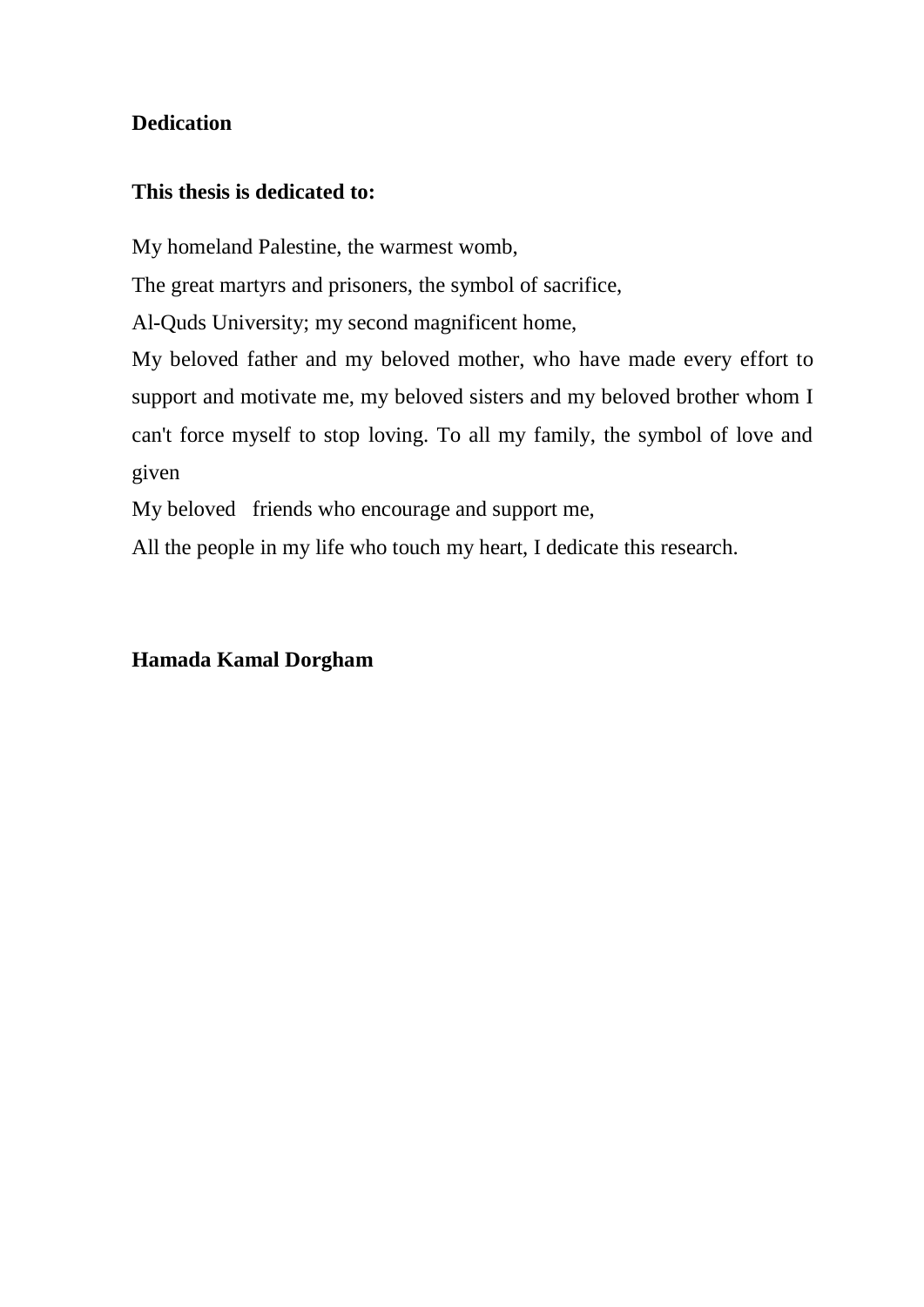#### <span id="page-4-0"></span>**Declaration**

I understand the nature of plagiarism, and I am aware of the University's policy on this I declare that this thesis has been composed solely by myself and that it has not been submitted, in whole or in part, in any previous application for a degree to any other university or institution. Except where stated otherwise by reference or acknowledgment, the work presented is entirely my own.

Signature:

Hamada Kamal Dorgham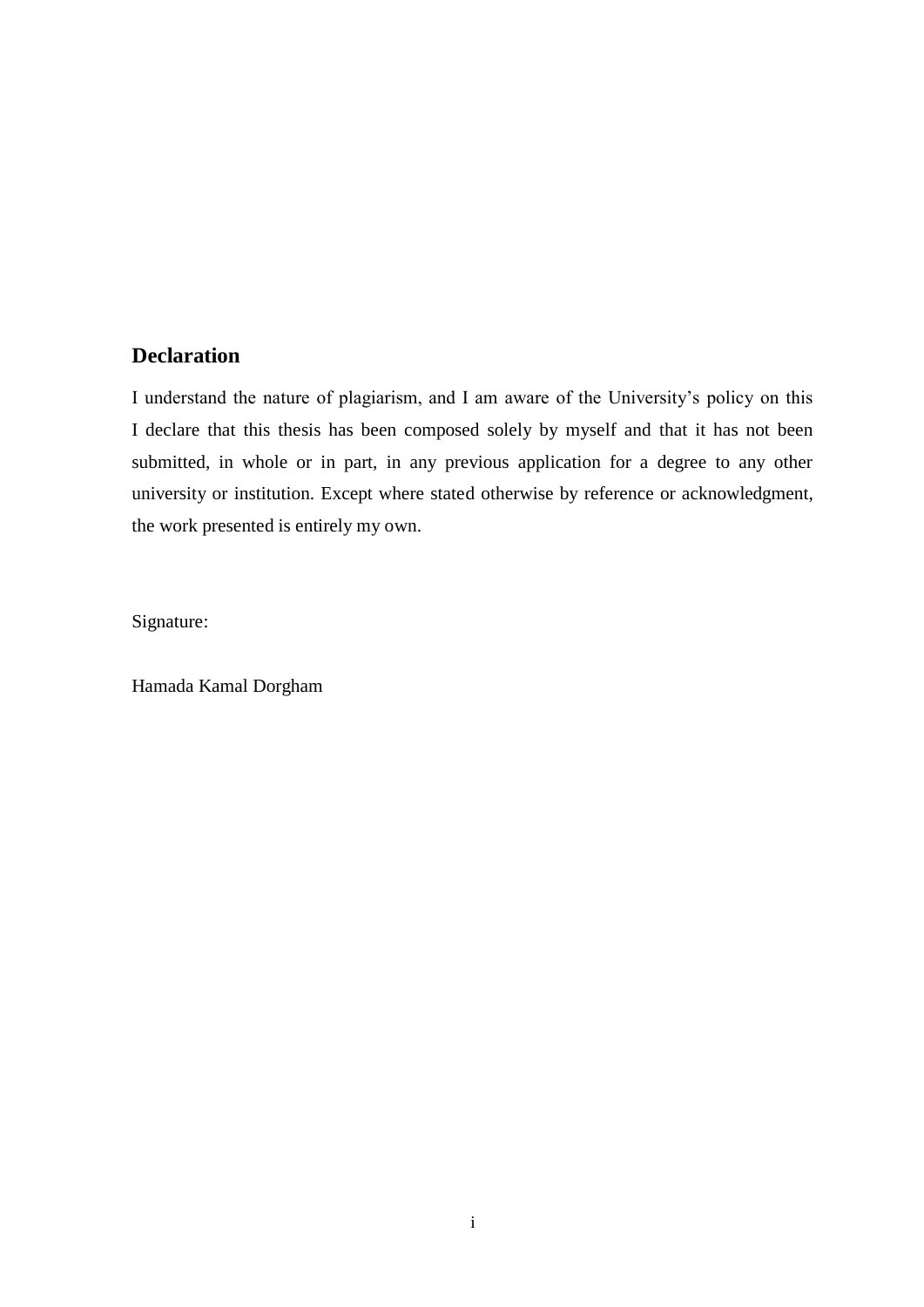#### <span id="page-5-0"></span>**Acknowledgment**

In the Name of Allah, the Most Merciful, the Most Compassionate All praise be to Allah, the Lord of the worlds; and prayers and peace be upon Mohamed His servant and messenger. First and foremost, I must acknowledge my limitless thanks to Allah, the Ever-Magnificent; the Ever-Thankful, for His help and bless.

With great appreciation, I would like to express my thanks to my thesis supervisor Dr. Motasem S. Salah for the excellent guidance, support without which this project would not have been possible, Dr. Salah 's profound assistance, patience, and commitment were always valuable and essential to the improvement of my work and for my learning experience.

I would like to express my deepest thanks to all the staff at Al Quds University for the knowledge and skills I gained through my study.

I would like to extend my thanks to my thesis committee members: Dr. Yousif Awad and Dr. Ayman Al Sous for accepting the invitation for my thesis discussion and for their pivotal and timely feedback and thoughtful comments. Detecting subtle errors and providing important advice has contributed tremendously to the designing and the execution of my study.

I would like to convey my warm thanks to all the nurses who are working at the emergency departments at Governmental Hospitals in the Gaza Strip for their cooperation during data collection.

My sincere gratitude and thanks to my family and friends who encouraged me to start and complete my master's study. I share my success with all of you and wish to be at the level of your expectations. My dream and success wouldn't be meaningful and real without you. Last but not least, deepest thanks go to all people who took part in making this thesis real

#### **Hamada Kamal Dorgham**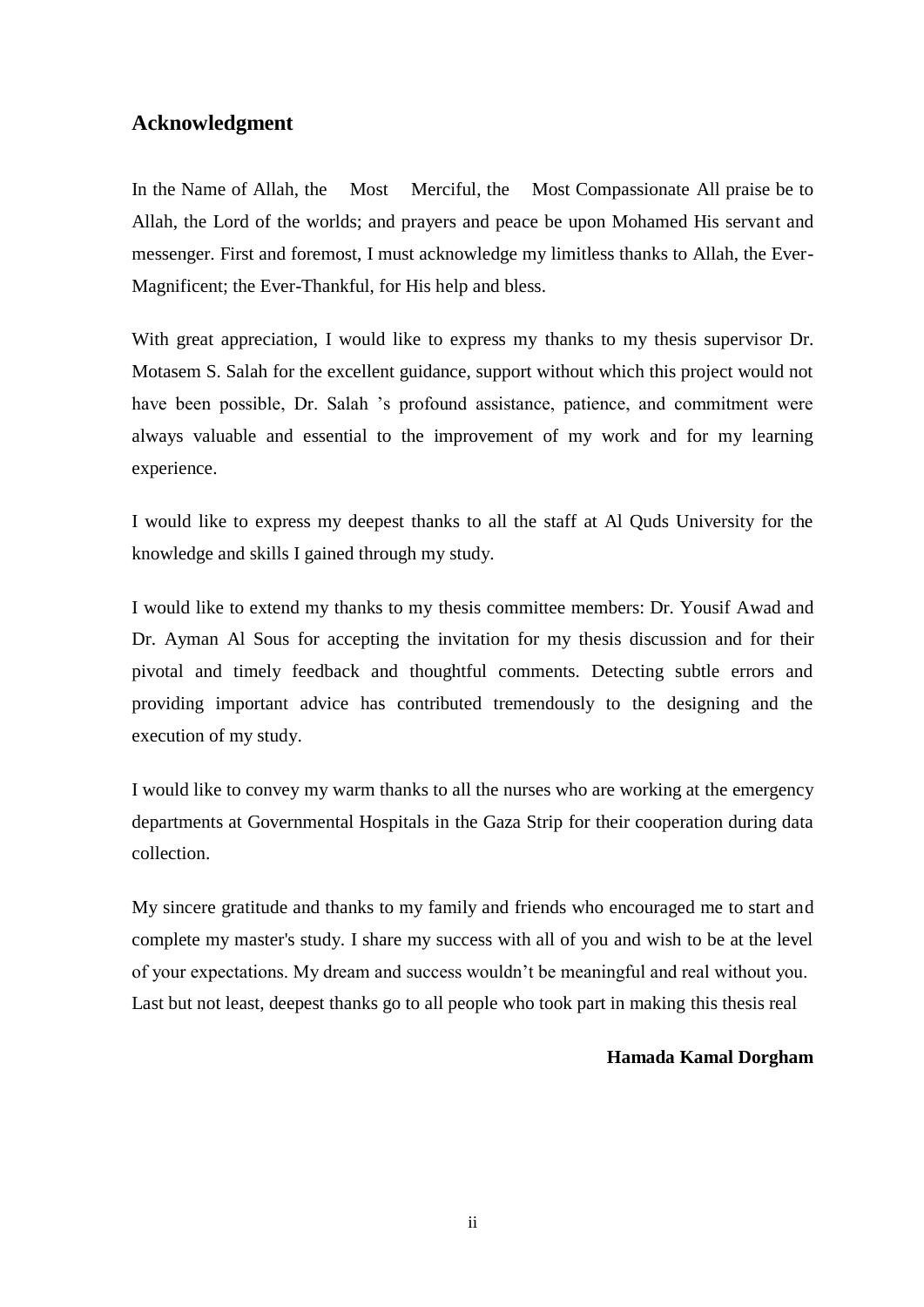#### <span id="page-6-0"></span>**Abstract**

The working conditions of nursing in hospitals are very stressful, especially in emergency departments. This is an internationally recognized issue. The overall aim of this study is to assess the working conditions of nurses at the emergency department at governmental hospitals in the Gaza strip. A descriptive-analytical cross-sectional study was used. A census sample was used. 154 nurses from seven governmental hospitals (Indonesian Hospital, Beit Hanoun Hospital, AL Shifa Medical Complex (medical, surgery department), Al Aqsa Hospital, Nasser Medical Complex, European Gaza Hospital, and Al- Najjar Hospital) participated in this study with a response rate of 90.0%. Nurse participants completed the questionnaire that includes questions related to nurse's demographic characteristic data and included questions related to five domains (workforce staffing, workflow design, physical environment, personal factors, and organizational factors) for assessment nurses working conditions. Cronbach's Alpha coefficient was (0.915) indicating high reliability. Different statistical procedures were used for data analysis including percentages, mean, one-sample, independent t-test, and One-Way ANOVA test. The findings showed that half of the nurses (49.4%) were less than 30 yrs. old (49.4%) and most of them are male and married. More than half (56.5%) of the staff in the emergency departments have experienced between 1 - 5 years and three-quarter (74.7%) of the nurses have a bachelor's degree. About 74.0 % of nursing staff work 35 hours per week. Majority of the nurses (80.5%) receive a salary between 1001-1500 NIS With regard to study domains, the results revealed that the personal factors got the highest score (79.5%) followed by workflow design (73.8%), workforce staffing (61.7%), organizational factors domain (56.1%), while physical environment ranked the last (49.4%). There were statistically significant differences between gender, place of residence, qualifications, job title, name of the hospital and monthly income and different domains of working conditions. On the other hand, the results showed that no statistical differences were found between working hours, number of years working in ED, age and marital status and working conditions. In conclusion, the results indicated that nurses who work in the emergency departments have moderate perceptions about their working conditions especially in relation to workforce staffing, organizational factors, and physical environment. This is due to the shortage of nursing, work pressure, stressful nature of the emergency department, the lack of incentives and low salaries, the increase of verbal and physical assault on the staff and poor communication with nursing, which affect their productivity and service delivery. The study recommended to ensure an adequate number of nurses with a staff mix of skills in emergency departments and the scope of practice for nurses based on job description and provide security personnel continue to provide a safe environment.

**Keywords:** Nurses, Working Conditions, Emergency Department.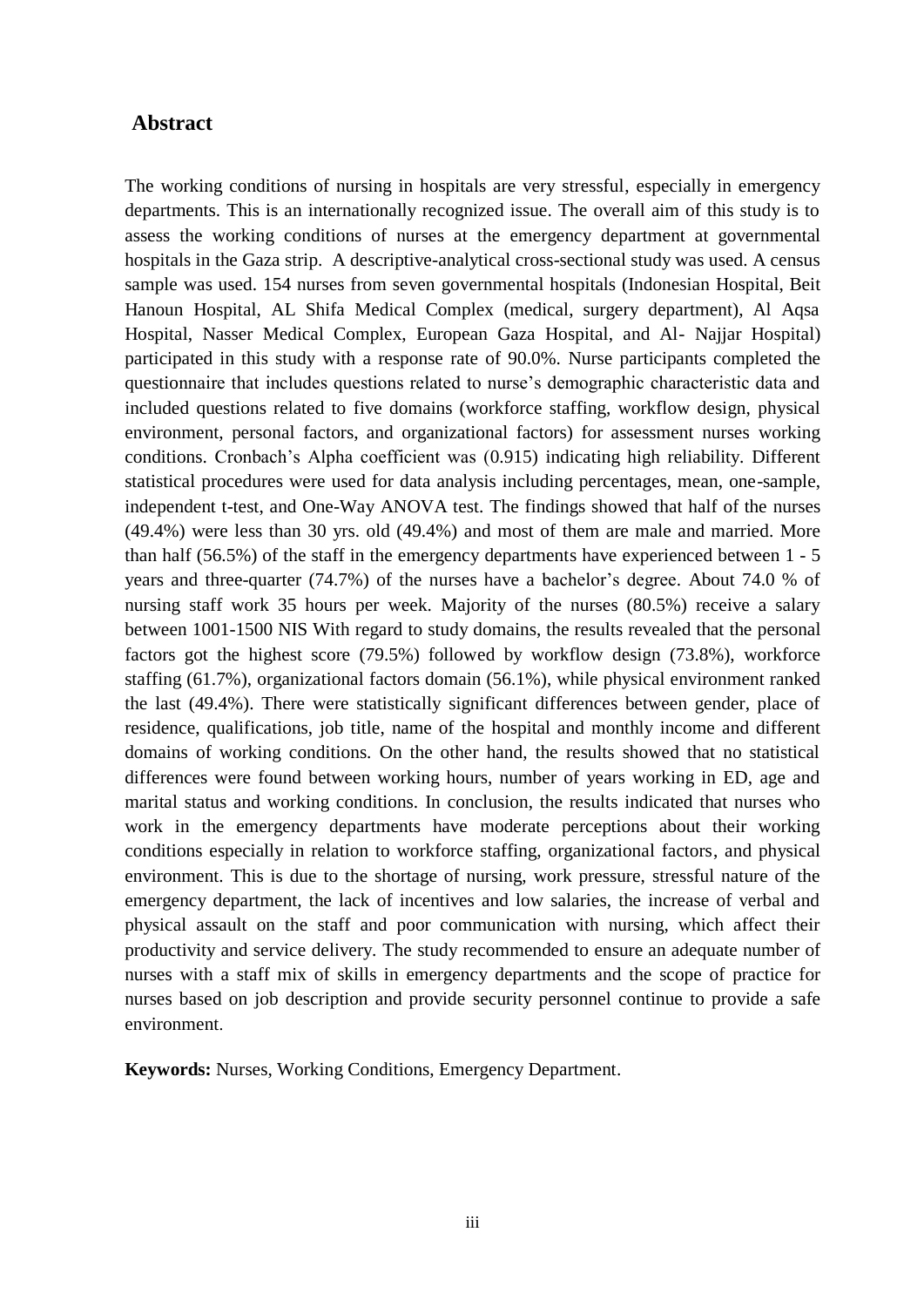# <span id="page-7-0"></span>**Table of Contents**

| 1.1.                                                                            |  |
|---------------------------------------------------------------------------------|--|
| 1.2.                                                                            |  |
| 1.3.                                                                            |  |
| 1.4.                                                                            |  |
| 1.5.                                                                            |  |
| 1.6.                                                                            |  |
| 1.7.                                                                            |  |
|                                                                                 |  |
|                                                                                 |  |
|                                                                                 |  |
|                                                                                 |  |
| 1.7.5. Overview of Governmental Public Hospitals of the Palestinian Ministry of |  |
|                                                                                 |  |
| 1.8.                                                                            |  |
|                                                                                 |  |
|                                                                                 |  |
|                                                                                 |  |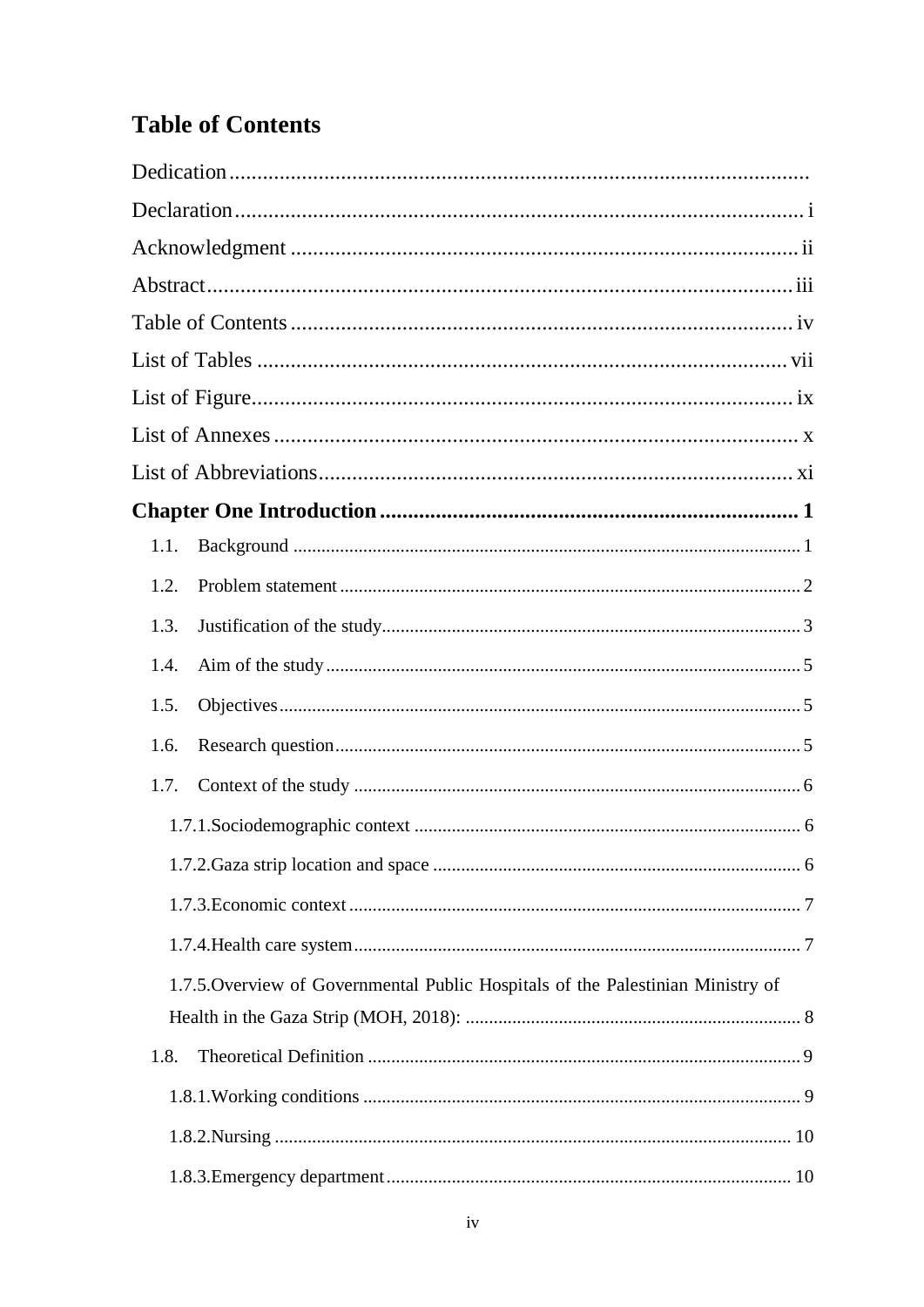| 1.9. |                                                                  |    |
|------|------------------------------------------------------------------|----|
|      |                                                                  |    |
|      |                                                                  |    |
|      |                                                                  |    |
|      |                                                                  |    |
|      | <b>Chapter Two Conceptual Framework and Literature Review 12</b> |    |
|      |                                                                  |    |
| 2.2. |                                                                  |    |
|      |                                                                  |    |
|      |                                                                  |    |
|      |                                                                  |    |
|      |                                                                  |    |
|      |                                                                  |    |
|      |                                                                  |    |
|      |                                                                  |    |
|      |                                                                  | 22 |
|      |                                                                  |    |
|      |                                                                  |    |
| 3.1. |                                                                  |    |
| 3.2. |                                                                  |    |
| 3.3. |                                                                  |    |
| 3.4. |                                                                  |    |
| 3.5. |                                                                  |    |
| 3.6. |                                                                  |    |
|      |                                                                  |    |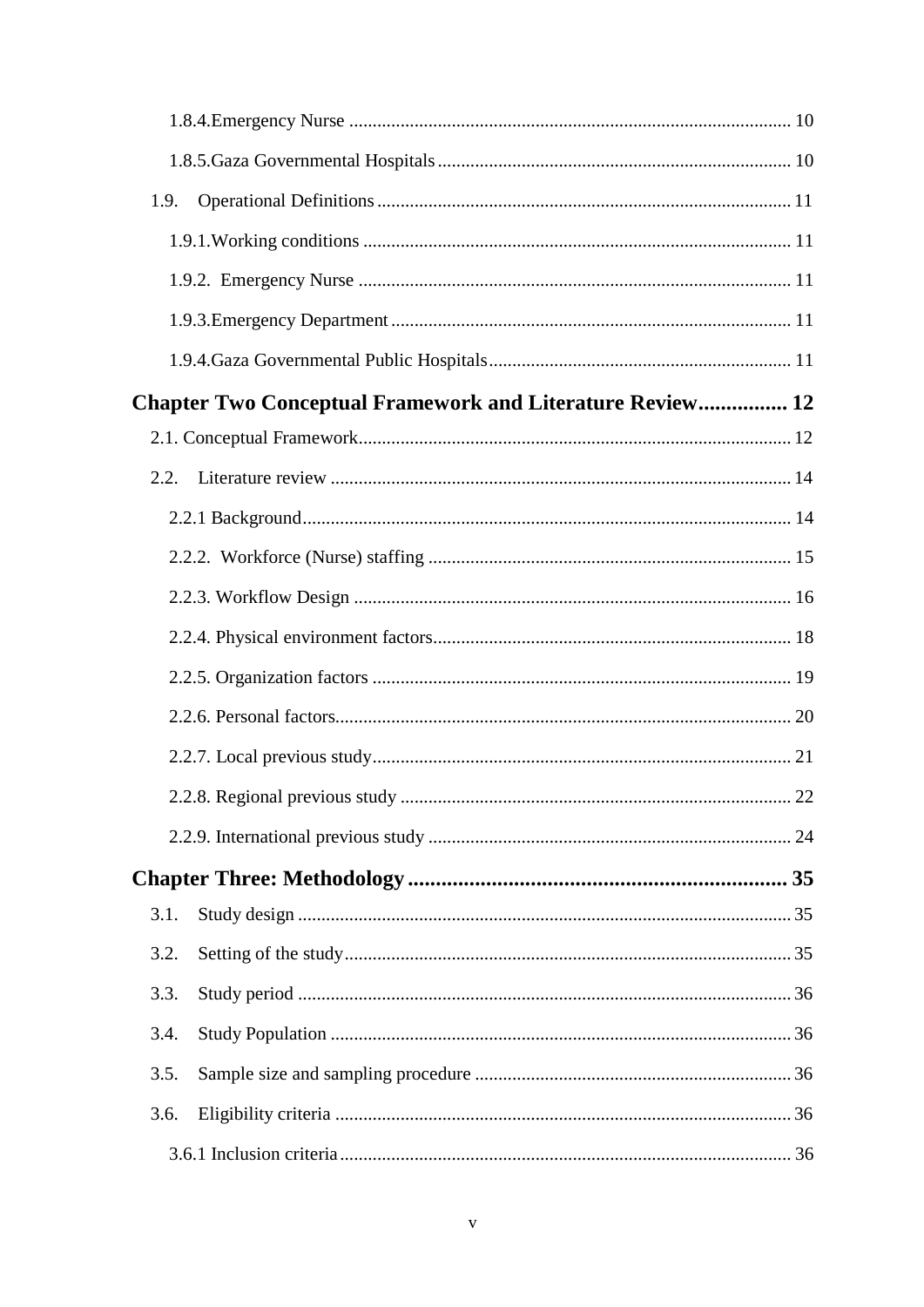| 3.7.                                                                      |  |
|---------------------------------------------------------------------------|--|
| 3.8.                                                                      |  |
| 3.9.                                                                      |  |
|                                                                           |  |
|                                                                           |  |
|                                                                           |  |
|                                                                           |  |
|                                                                           |  |
|                                                                           |  |
|                                                                           |  |
|                                                                           |  |
|                                                                           |  |
|                                                                           |  |
|                                                                           |  |
| 4.3. Differences between areas of work conditions and nurses' demographic |  |
|                                                                           |  |
|                                                                           |  |
|                                                                           |  |
| 5.1                                                                       |  |
| 5.2                                                                       |  |
|                                                                           |  |
|                                                                           |  |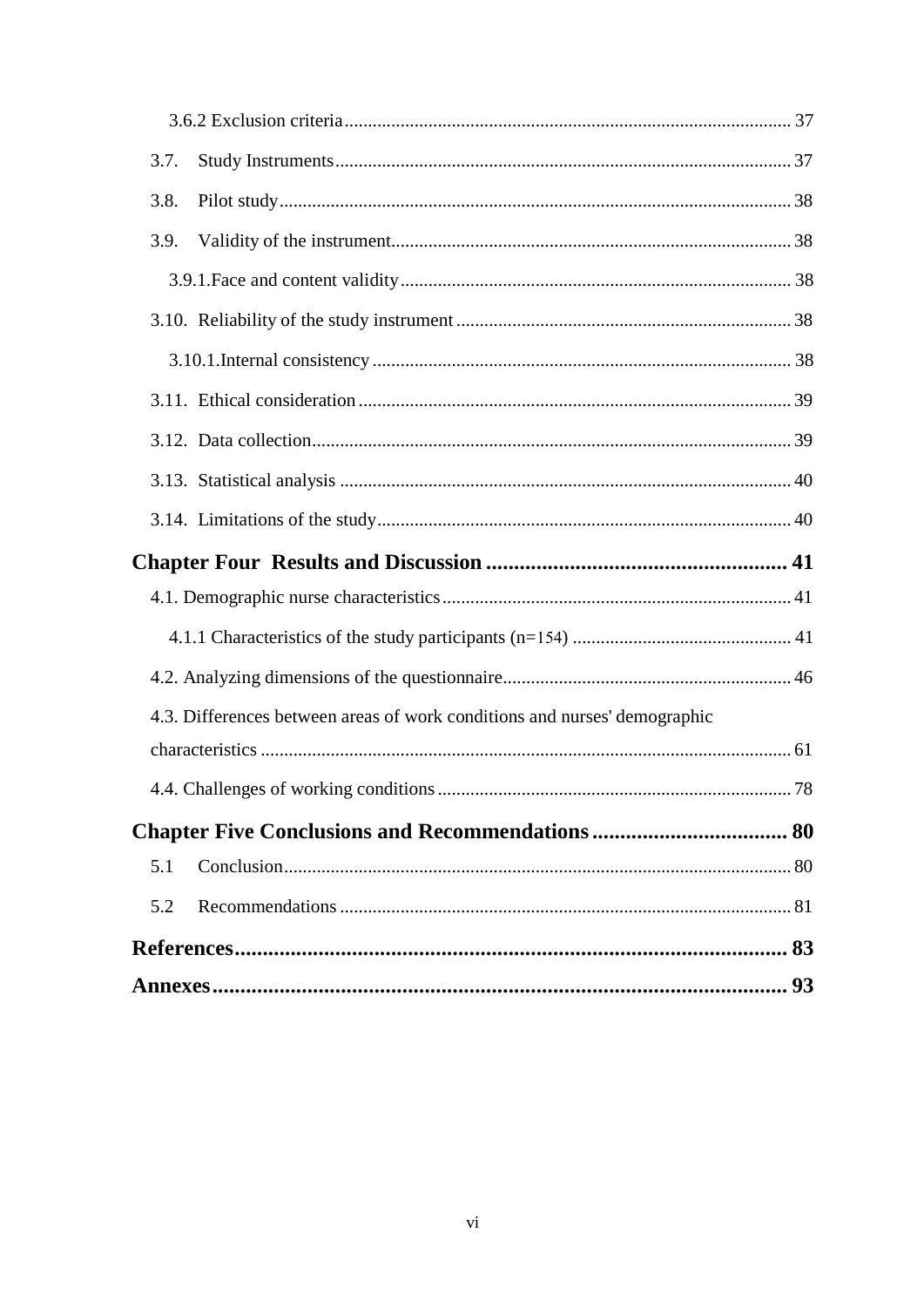## <span id="page-10-0"></span>**List of Tables**

| Table (3.1): Number of nurses at emergency departments (MOH, 2019)36                           |  |
|------------------------------------------------------------------------------------------------|--|
|                                                                                                |  |
| Table (4.1): Sample distribution based on the participants' age, marital status &              |  |
|                                                                                                |  |
| Table (4.2): Sample distribution based on the participants' qualifications $\&$ job title42    |  |
| <b>Table (4.3):</b> Sample distribution based on the participants' number of years working     |  |
|                                                                                                |  |
| <b>Table (4.4):</b> Sample distribution based on the participants' names of hospitals (Work    |  |
|                                                                                                |  |
| Table (4.5): Total nurses mean perceptions, SD, and ranking of study domains                   |  |
|                                                                                                |  |
| Table (4.6): Distribution of the study participants according to their perception about        |  |
|                                                                                                |  |
| <b>Table (4.7):</b> Distribution of the study participants according to their perception about |  |
|                                                                                                |  |
| <b>Table (4.8):</b> Distribution of the study participants according to their perception about |  |
|                                                                                                |  |
| <b>Table (4.9):</b> Distribution of the study participants according to their perception about |  |
|                                                                                                |  |
| Table (4.10): Distribution of the study participants according to their perception             |  |
|                                                                                                |  |
| Table (4.11): Comparison between mean scores of gender perceptions of all working              |  |
|                                                                                                |  |
| Table (4.12): Comparison between mean scores of marital status perceptions of all              |  |
|                                                                                                |  |
| Table (4.13): Differences between working conditions domains and nurses' age                   |  |
|                                                                                                |  |
| Table (4.14): Differences between working conditions domains and nurses' place of              |  |
|                                                                                                |  |
| Table (4.15): Differences between working conditions domains and nurses'                       |  |
|                                                                                                |  |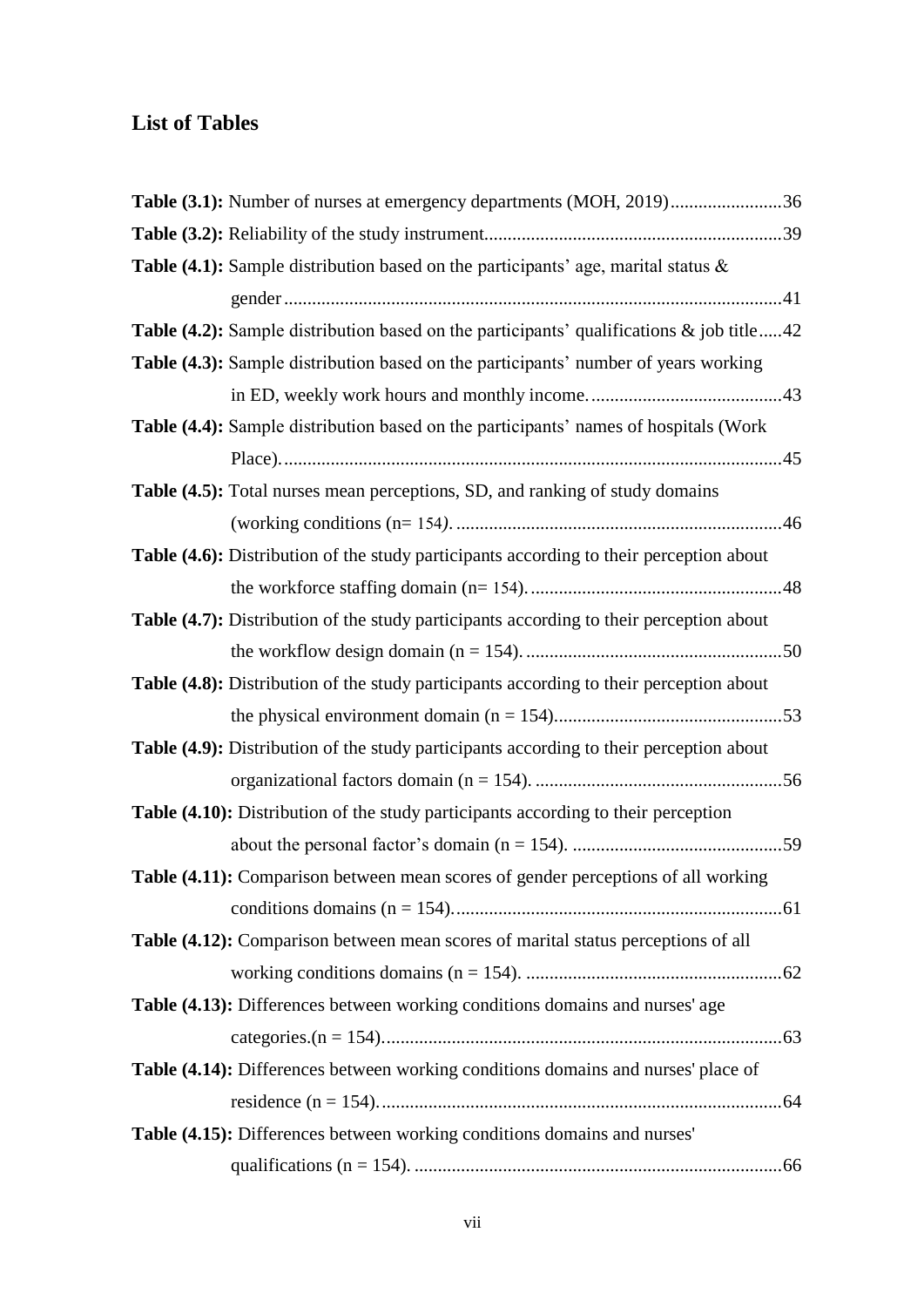| <b>Table (4.16):</b> The direction of the differences between qualifications groups |  |
|-------------------------------------------------------------------------------------|--|
|                                                                                     |  |
| Table (4.17): Differences between working conditions domains and nurses' job title  |  |
|                                                                                     |  |
|                                                                                     |  |
| Table (4.19): Differences between working conditions domains and nurses' number     |  |
|                                                                                     |  |
| Table (4.20): Differences between working conditions domains and nurses' weekly     |  |
|                                                                                     |  |
| Table (4.21a): Differences between working conditions domains and nurses' month     |  |
|                                                                                     |  |
| Table (4.21b): Differences between working conditions domains and nurses' month     |  |
|                                                                                     |  |
|                                                                                     |  |
| <b>Table (4.23a):</b> Differences between working conditions domains and nurses'    |  |
|                                                                                     |  |
| Table (4.23b): Differences between working conditions domains and nurses'           |  |
|                                                                                     |  |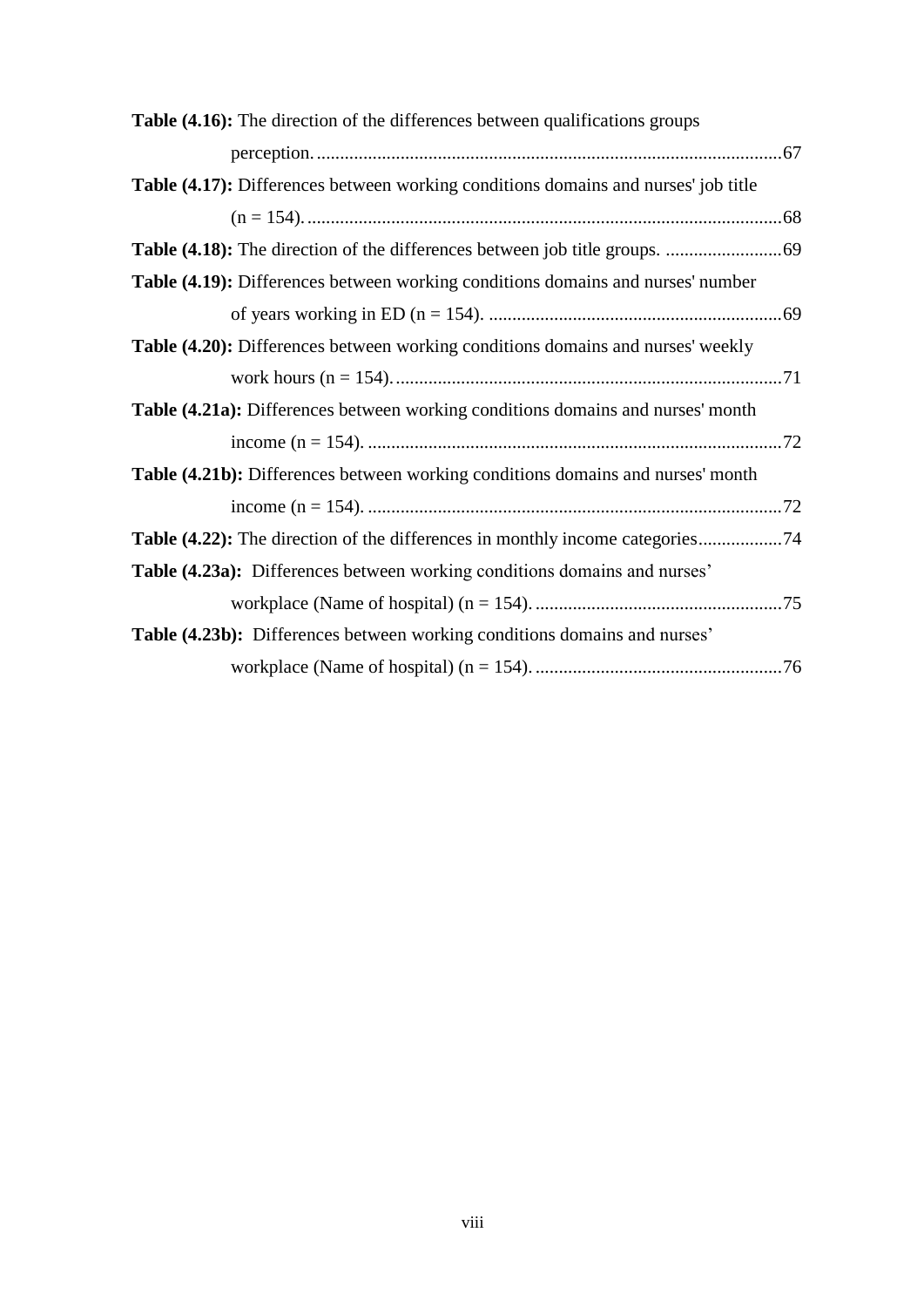# <span id="page-12-0"></span>**List of Figure**

|--|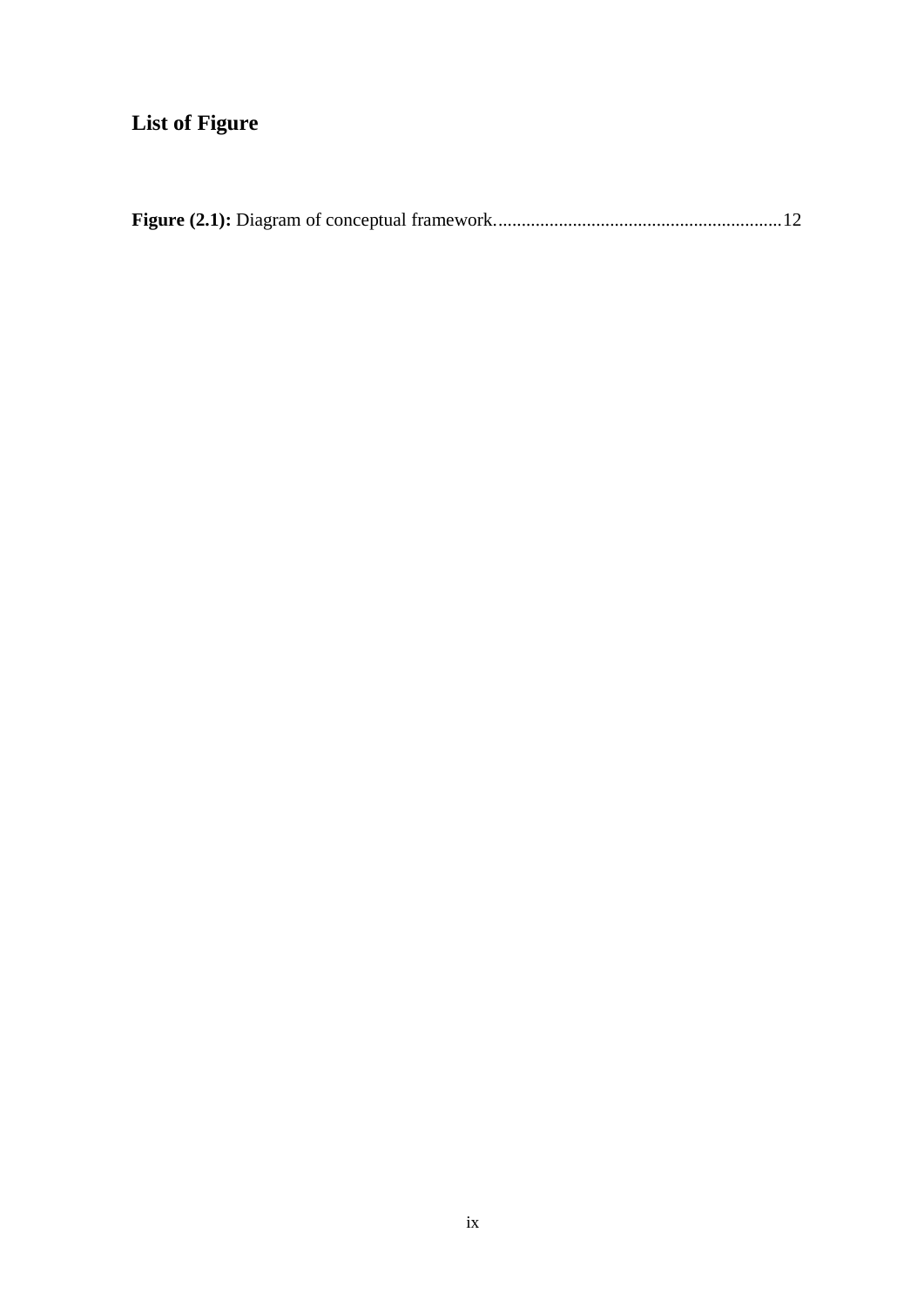## <span id="page-13-0"></span>**List of Annexes**